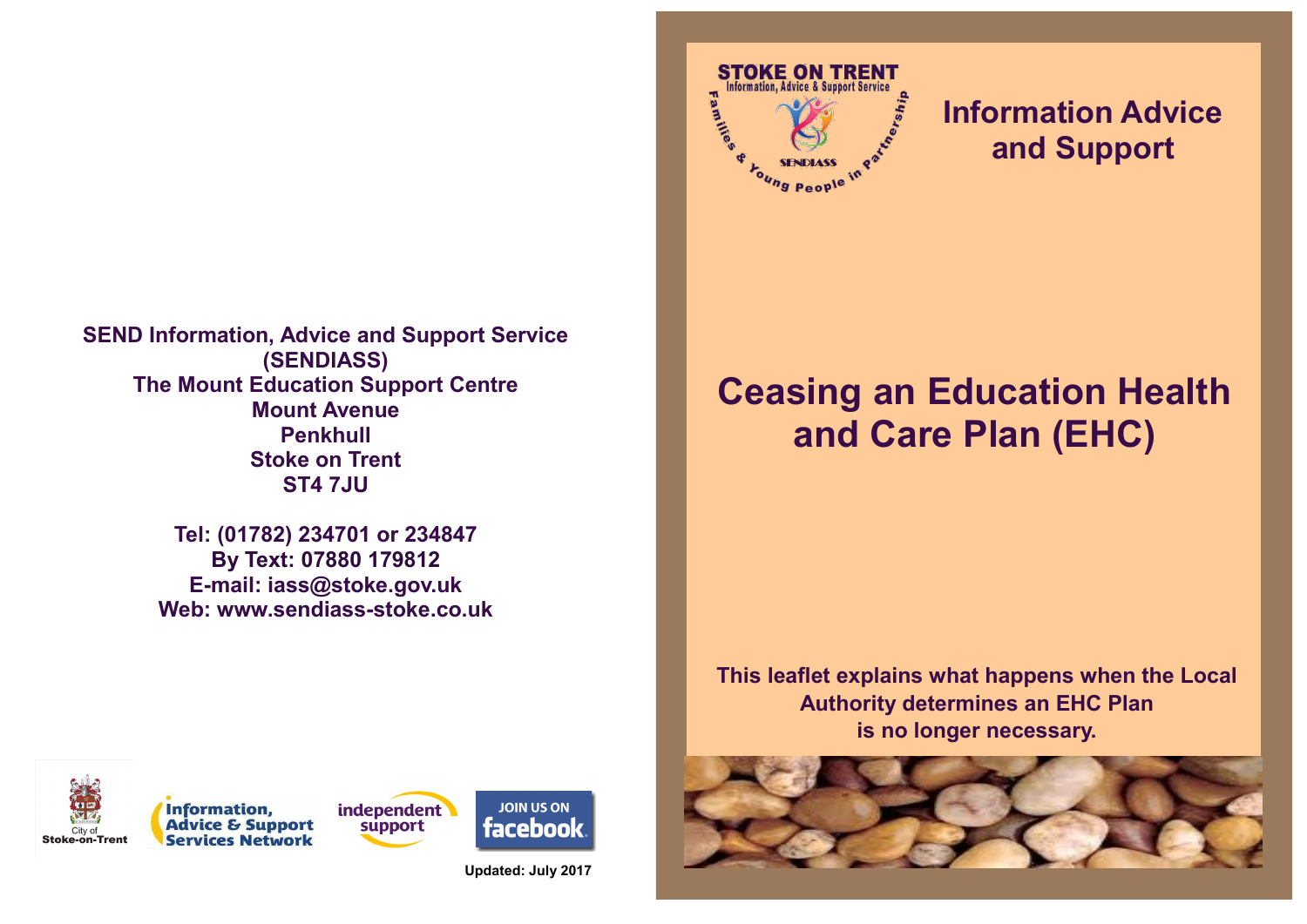**Relevant legislation: Section 45 Children and Families Act 2014 and Regs. 29, 30 and 31 of the SEND Regulations**

A local authority may cease to maintain an EHC plan only if it determines that it is no longer necessary for the plan to be maintained, or if it is no longer responsible for the child or young person. The legal definition of when a child or young person requires an EHC plan remains the same as that for a Statement under the Education Act 1996. The circumstances in which a Statement can be ceased or not replaced with an EHC plan during the transition period are the same as that for ceasing an EHC plan.

The circumstances where a local authority may determine that it is no longer necessary for the EHC plan to be maintained include where the child or young person no longer requires the special educational provision specified in the EHC plan. When deciding whether a young person aged 19 or over no longer needs the special educational provision specified in the EHC plan, a local authority **must** take account of whether the education or training outcomes specified in the EHC plan have been achieved. Local authorities **must not** cease to maintain the EHC plan simply because the young person is aged 19 or over.

The circumstances where a local authority is no longer responsible for the child or young person include where any of the following conditions apply:

- A young person aged 16 or over leaves education to take up paid employment (including employment with training but excluding apprenticeships)
- The young person enters higher education
- A young person aged 18 or over leaves education and no longer wishes to engage in further learning
- The child or young person has moved to another local authority area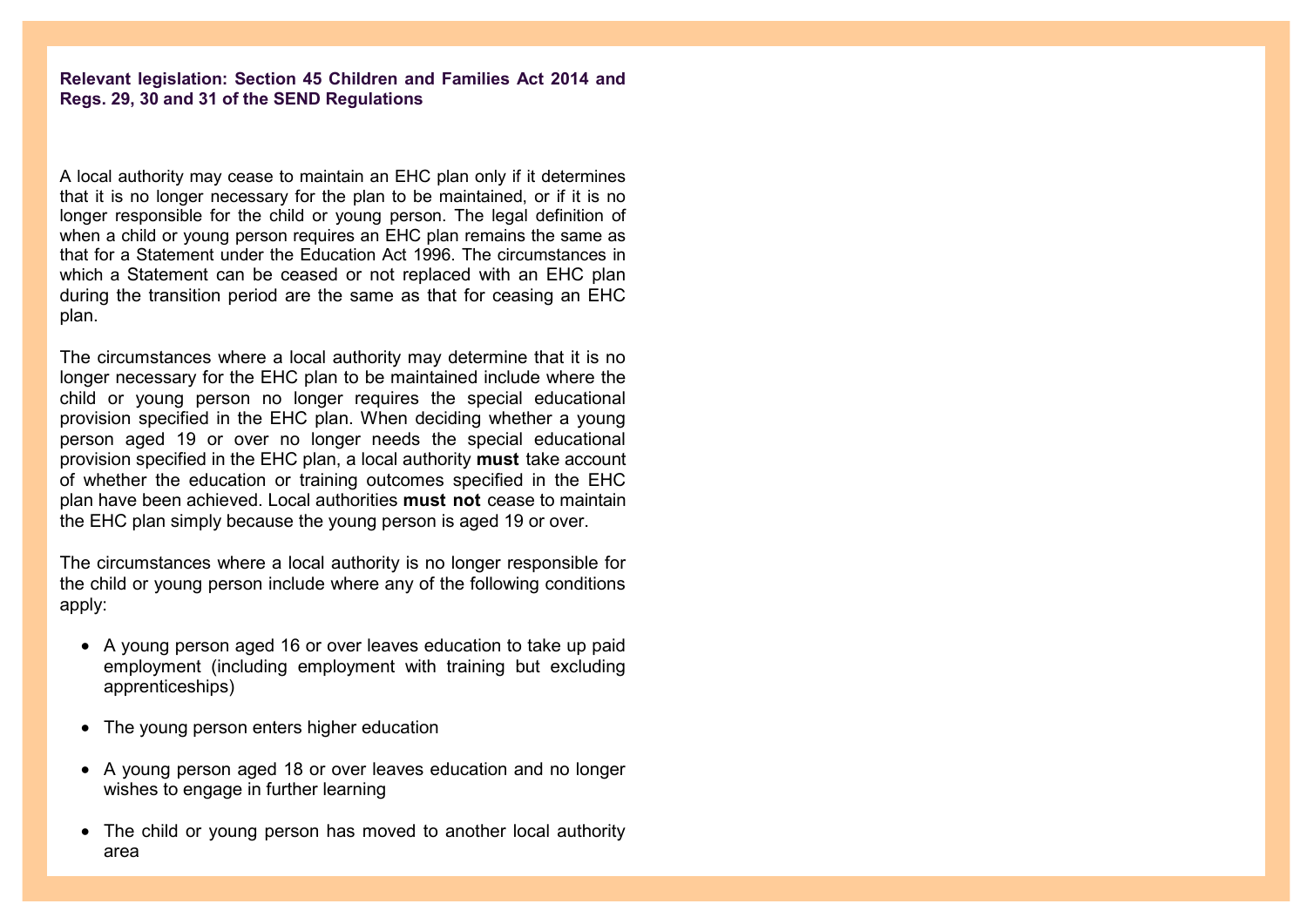Where the Care part of an EHC plan is provided by adult services under the Care Act 2014 because the person is 18 or over, the Care Plan will remain in place when the other elements of the EHC plan cease. There will be no requirement for the young person to be reassessed at this point, unless there is reason to re-assess him or her for health and social care because their circumstances have changed.

Where a young person of compulsory school or participation age - i.e. under the age of 18 - is excluded from their education or training setting or leaves voluntarily, the local authority **must not** cease their EHC plan, unless it decides that it is no longer necessary for special educational provision to be made for the child or young person in accordance with an EHC plan. The focus of support should be to reengage the young person in education or training as soon as possible and the local authority **must** review the EHC plan and amend it as appropriate to ensure that the young person continues to receive education or training.



Where a young person aged 18 or over leaves education or training before the end of their course, the local authority **must not** cease to maintain the EHC plan unless it has reviewed the young person's EHC plan to determine whether the young person wishes to return to education or training, either at the educational institution specified in the EHC plan or somewhere else. If the young person does wish to return to education or training, and the local authority thinks it is appropriate, then the local authority **must** amend the EHC plan as necessary and it **must** maintain the plan.